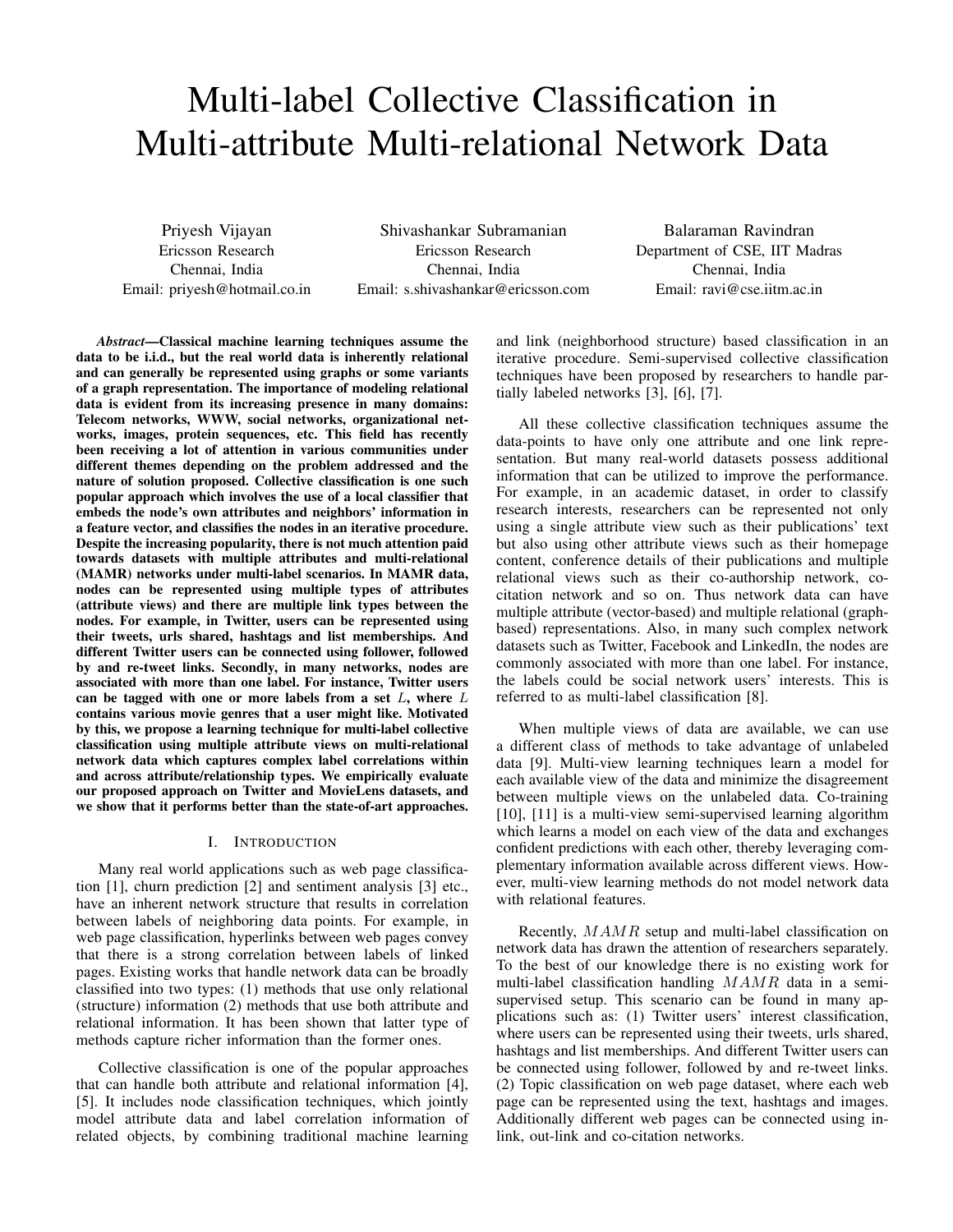The key challenge would be to design a multi-label semisupervised learning technique that would not only exploit multiple attribute and relational view data but also correlation between labels. In multi-label scenario, there may be dependency among labels associated with instances as in the case of research interest prediction, where a researcher working on data mining is more likely to work on machine learning, whereas a researcher working on microprocessors is unlikely to work on machine learning and there may be correlation among labels of related instances as researchers with similar interest collaborate together for publications/projects. Thus complex label correlations must be captured within the same instance across multiple attribute views and among labels of related instances across multiple relational views. In this work, we address these challenges by building upon multi-view learning technique to solve multi-label collective classification on MAMR data by treating multiple attribute and multiple relational types as different views.

In this paper, we refer to network data with multiple attribute views (representations) and multi-relational information as multi-attribute multi-relational  $(MAMR)$  datasets. Also we use 'single attribute' to denote datasets with only one attribute view and 'multi-attribute' for datasets with multiple types of attribute views. Finally, as commonly used in the literature, we also use single and multi-relational data for networks with single and multiple relationship types respectively.

### II. RELATED WORKS

Some of the recent works which address a similar classification problem are discussed below:

*Multi-Label Collective Classification (MLCC)* [12] adapts collective classification technique to handle multi-label classification on single attribute single relational network data. It transforms the multi-label problem into multiple binary relevance problems one for each label and captures complex label correlations that may exist among labels within the same instance and across related instances; by stacking labels of the same instance and related instances with the feature set.

*Across-model Collective Ensemble Classification (CEC)* [13] is a single-label collective classification technique for single attribute multi-relational network data. In [13], the authors propose an ensemble framework that can iteratively infer from multiple collective classifiers learnt over multiple networks, one for each network.

*Iterative annotation of multi-relational social networks (IMR)* [14] is a multi-label collective classification technique for single attribute multi-relational network data. It treats the multi-label problem as multiple binary relevance problems by learning collective classifiers for each label on the feature set stacked with aggregate label information of related instances from multiple relations for respective label classifiers. This technique does not capture label correlations as [12].

*Heterogeneous Learning (GBDT)* [15] is a single label classification technique for multi-attribute multi-relational network data. It is an error driven model which constructs a function on each attribute view and tries to globally reduce an empirical error function with two constraints: (1) Consensus across various attribute sources (2) Connected instances should have similar predictions.

[12], [13] and [14] are iterative inference techniques (transductive setup) while [15] is a semi-supervised inductive learning technique. Our focus is on inductive learning for multi-label classification on  $MAMR$  data that should capture complex label correlations. The closest related work would be [15], but since it enforces homophily and does not leverage label correlation information, it cannot be directly used for multi-label collective classification.

# III. PROBLEM DEFINITION

In this section we define the problem of multi-label classification on MAMR data and list down key challenges involved in addressing the problem. Conventional node classification algorithms (for single-label classification) in partially labeled networks propagate labels among nodes until convergence. In this setup, label information for a subset of nodes will be completely known and that of the remaining nodes would be unknown. But in many social network datasets such as Facebook, users may be associated with multiple groups (multilabel classification). In this scenario, label information will not be completely known even for a subset of the nodes, i.e., not all label assignments will be known for nodes. For each group (label), we could generate a labeled set of nodes, based on any of the labeling strategies, such as group membership based label assignment. Thus we learn a classifier for each label separately that models the complex data and also captures label correlations effectively.

The dataset is represented as  $D(N, A, G, L, T, U, Y)$ , where  $N$  is the number of instances (nodes),  $A$  is the set of vector based attribute views,  $G$  is the set of graph based relational features,  $L$  is the label set,  $T$  is the family of sets of labeled instances' indices for each label,  $U$  is the family of sets of unlabeled instances' indices for each label and Y is the label vector for instances. Important notations followed in this paper are tabulated in Table I.

| <b>TABLE I</b> Symbol Table |  |  |
|-----------------------------|--|--|
|-----------------------------|--|--|

| Symbol                                | <b>Definition</b>                                                   |
|---------------------------------------|---------------------------------------------------------------------|
| $A = \{A^1, A^2, \ldots, A^p\}$       | set of $p$ attribute views                                          |
|                                       | $(A_i \in \mathbb{R}^{j_i}, j_i$ is the dimension of $i^{th}$ view) |
| $G = \{G^1, G^2, \ldots, G^q\}$       | set of $q$ relational(graph) views                                  |
| $L = \{L_1,  L_k\}$                   | the set of $k$ labels                                               |
| $T = \{T_1, T_2, \ldots, T_k\}$       | k sets of labeled instances' indices over N                         |
| $U = \{U_1, U_2, \ldots, U_k\}$       | k sets of unlabeled instances' indices over $N$                     |
| $Y_i = (Y_i^1, Y_i^2, \ldots, Y_i^k)$ | label vector for $i^{th}$ instance,                                 |
|                                       | $(Y_i^j = 1 \text{ if } j \in L \text{ else } Y_i^j = 0)$           |

In order to exploit  $MAMR$  data for multi-label classification, various information need to be captured while modeling. The key challenges involved are:

- 1) Building a unified model for multiple views which may differ in representation (attribute and structure) and statistical properties (distribution),  $P(Y|A, G)$ .
- 2) Maximizing consensus among multiple attribute and multiple relational views separately to leverage the unlabeled information. Also, exploiting complementary information between attribute and link views at a higher level that effectively utilizes both the node's profile and relationships.
- 3) Capturing complex label correlations that may exist within the same instance across multiple attribute views and among labels of related instances across multiple relational views, also (at a higher level) between attribute and relational views.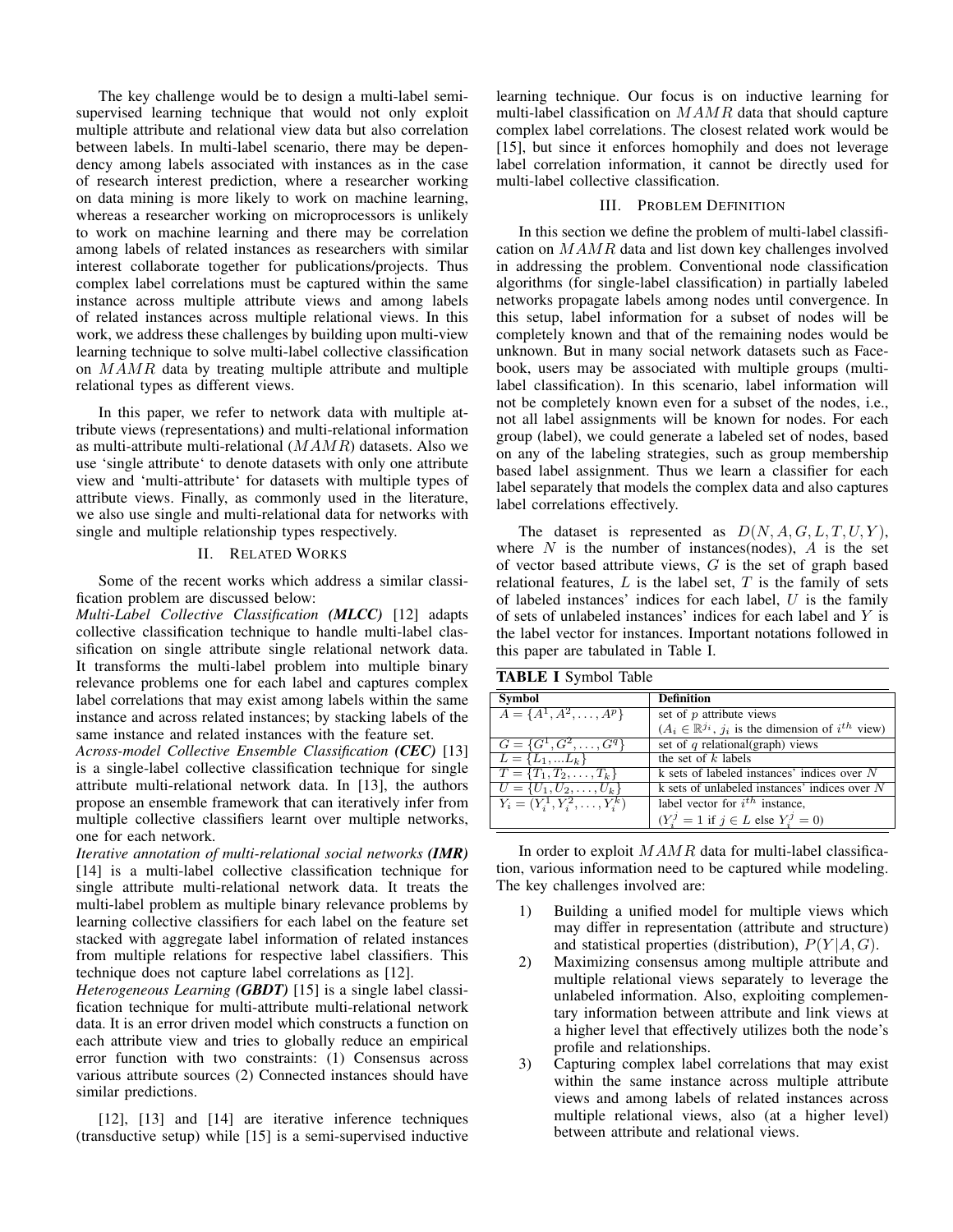$$
min(\underbrace{L_1(A, G, L, T)}_{\text{Loss on labeled data}} + \underbrace{L_2(A, G, L, U)}_{\text{Loss on labeled data}} + \underbrace{L_3(A, G, L, U)}_{\text{Loss on unlabeled data}})
$$
(1)  
\n
$$
L_1(A, G, L, T) = \sum_{l \in L} \underbrace{\left(\sum_{a \in A} \mathfrak{L}(f_a^l(A_{T_l}^a), Y_{T_l}^l) + \sum_{g \in G} \mathfrak{L}(f_g^l(G_{T_l}^g), Y_{T_l}^l)\right)}_{\text{Attentional views' disagreement}}
$$
(1)  
\n
$$
L_2(A, G, L, U) = \sum_{l \in L} \underbrace{\left(\sum_{a \in A} (f_a^l(A_{U_l}^a) - \prod_{a \in A} f_a^l(A_{U_l}^a)\right)^2}_{\text{Disagreement among attribute views}}
$$
  
\n
$$
L_3(A, G, L, U) = \sum_{l \in L} \underbrace{\left(\sum_{a \in A} (f_a^l(A_{U_l}^a) - \prod_{g \in G} f_g^l(G_{U_l}^g)\right)^2}_{\text{Disagreement among attentional views}}
$$
  
\n
$$
L_3(A, G, L, U) = \sum_{l \in L} \underbrace{\left(\sum_{a \in A} (f_a^l(A_{U_l}^a) - \prod_{g \in G} f_g^l(G_{U_l}^g)\right)^2}_{\text{Atribute views}}
$$
  
\n
$$
L_3(A, G, L, U) = \sum_{l \in L} \underbrace{\left(\sum_{a \in A} (f_a^l(A_{U_l}^a) - \prod_{g \in G} f_g^l(G_{U_l}^g)\right)^2}_{\text{Atribute views}}
$$
  
\n
$$
Relational views' disagreement with attribute views'
$$

#### IV. PROPOSED SOLUTION

#### *A. Proposed Framework*

Semi-supervised learning methods minimize the loss on both labeled and unlabeled data. The loss on labeled data is solved with supervised machine learning techniques that fit a model to the data, whereas the loss on unlabeled data varies depending on the semi-supervised paradigm used. In the case of disagreement based semi-supervised techniques such as cotraining methods, loss on unlabeled data is captured as the disagreement on unlabeled data between views.

We propose a co-training style learning framework for multi-label classification on multi-attribute and multi-relational data. The proposed framework learns a classifier  $(f<sup>l</sup>)$  for each label,  $(l \in L)$  on each attribute view  $(a \in A)$  and each relational view ( $g \in G$ ), leveraging both labeled and unlabeled data. The classifiers learned on attribute and relational views are denoted as  $f_a^l$  and  $f_g^l$  respectively. The objective function solved by the framework can be expressed as a minimization of three loss terms  $L_1$ ,  $L_2$  and  $L_3$  as given in equation (1).

 $L_1$  represents the loss on labeled data on both attribute and relational views, where  $L$  is the loss function of the classifier used. For SVM classifier [16] which we use in this work,  $\mathfrak L$  would be Hinge loss. The proposed framework leverages unlabeled data by reducing the loss terms  $L_2$  and  $L_3$ , where  $L_2$  represents the local disagreement within predictions of multiple attribute and multiple relational views and  $L_3$ represents the global disagreement between the predictions of individual attribute and relational views with combined predictions from relational and attribute views respectively.

The proposed co-training style framework handles  $L_2$ and  $L_3$  losses with two update steps alternatively. The first update uses an ensemble averaging based co-training method to maximize consensus locally within multiple attribute views and multiple relational views. In ensemble averaging based co-training, we learn a model on each view and combine the predictions using voting. We select instances with high scores from voting to be appended to the labeled set for re-training. Conventional co-training algorithms re-train from confident predictions of individual views which may be noisy, whereas ensemble based techniques can help in reducing variance (error on unlabeled data) which is very critical for semi-supervised setup in order to prevent noisy label propagation [17]. The second update uses a co-training style method to reduce the

disagreement between attribute and relational views globally by exchanging highly confident predictions obtained from ensemble of local view classifiers from the previous update.

# *B. Handling Relational Information*

Co-training methods cannot handle relational data directly; hence we need to transform relational views into vector-based views. Each relational view,  $G^i$  is transformed into a vector space,  $(TG<sup>i</sup>)$  where instances are represented with aggregated label information [5] (COUNT, MODE, label distribution, etc.) of it's neighbors in  $G^i$ . This transformation enables us to learn a unified model across multiple views (attribute and relational). Secondly, co-training assumes that the instances do not have any missing views, but MAMR data could have missing views especially relational views since it can contain arbitrary relationships between nodes. Nodes with arbitrary relationships, i.e., not all relationship types might be present for a particular node, can easily be found in social networks. For instance, in case of Twitter, we witness absence of follower information for less active users. In such cases, it is not advisable to consider missing views for nodes while learning. The transformation step handles such cases suitably for different aggregation techniques used: zero vector for count based transformation, equal probability vector for label distribution based transformation, and so on.

#### *C. Handling Label Correlation*

MAMR data has complex label correlations. Labels within the same instance may be correlated across different attribute views and labels of related instances may be correlated across different relational views. In order to capture label correlation information for each label within instances, we follow a two step procedure similar to [18]. In the first step, for each label we predict labels for instances on each view and combine them by voting. In the second step, for each label  $l$  on each view  $A^i$ , we obtain a new feature set,  $SA^i$  by stacking  $A^i$  with a binary vector  $Y_i^{-l}$  that captures the labels in  ${L - l}$  obtained from the predictions. Since the same label correlation information  $Y_i^{-l}$  for each label l obtained from voting is stacked across multiple attribute views, consensus among stacked attribute views will be maximized. Whereas label correlations between related instances are automatically captured by classifiers learned on the transformed relational data, as the data explicitly represents the summarized label correlation information of related instances.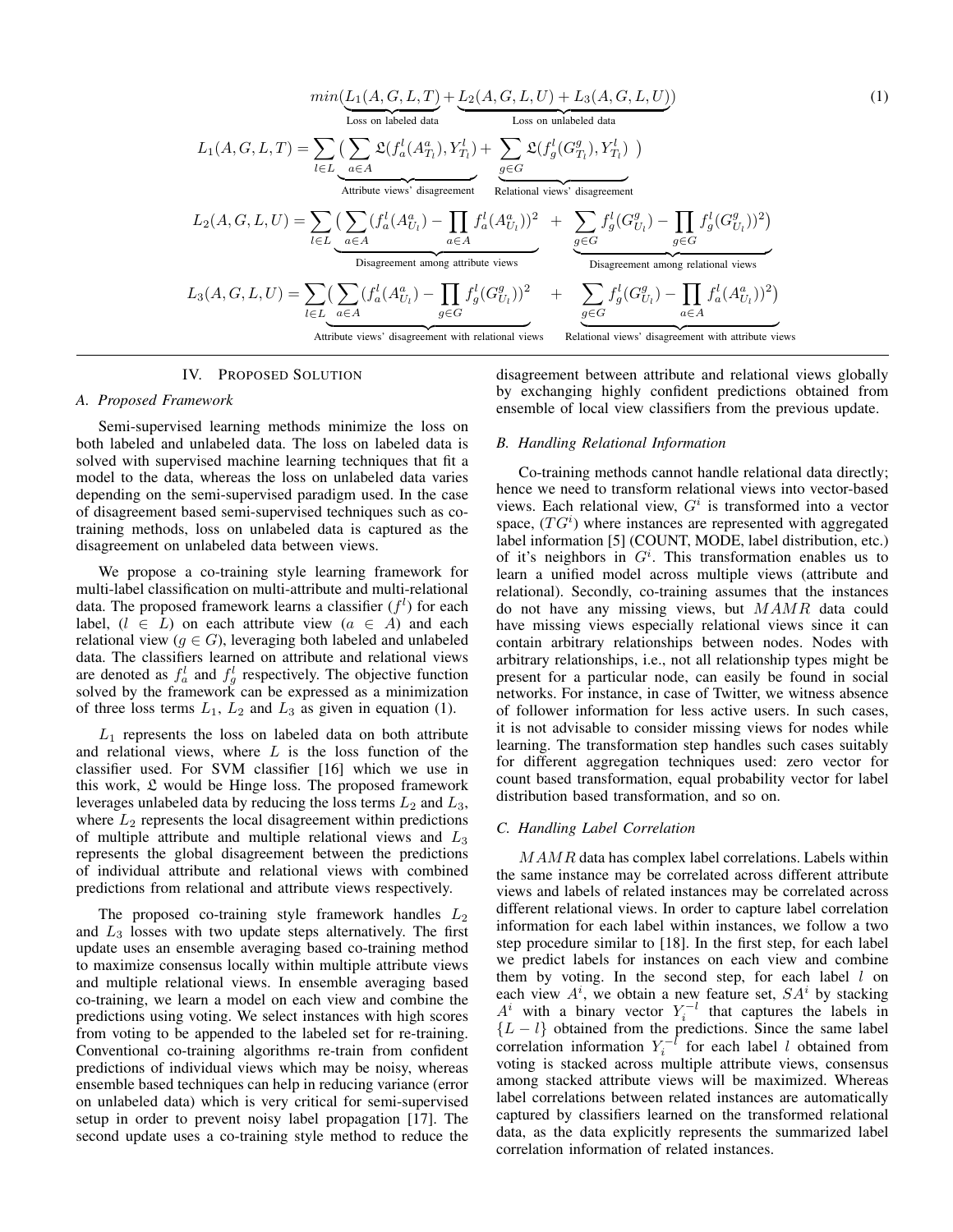#### *D. Algorithm*

The objective function in equation (1) is extended to capture relational information and label correlations as mentioned in section IV-B and IV-C respectively. The new objective function is given below in equation (2).

$$
min(L_1(SA, TG, L, T) + L_2(SA, TG, L, U) + L_3(SA, TG, L, U)) (2)
$$

The proposed solution handles the above mentioned objective function as described in Algorithm 1. In order to learn on multiple views with label correlation information, we need label predictions for stacking as explained in IV-C. Hence we bootstrap labels for unlabeled instances using multi-view learning on attribute views as explained by the function MVLearning in the Algorithm 2. After bootstrapping, the iterative multi-view learning procedure follows. We minimize the four disagreement terms expressed in  $L_2$  and  $L_3$  losses alternatively and iteratively by the following four steps:<br>
1) We create stacked attribute views

- attribute views for each labels as explained in section IV-C  $(\text{stackLabelCorrelation}(A, Y, l)).$  For unlabeled instances, stacked attribute views are created by stacking the original feature set of views with label predictions obtained from an ensemble (voting) of attribute learners and for labeled instances given labels are stacked. Then for each label, we (re-)train a model on each attribute view with top confident predictions from an ensemble of attribute classifiers (either from step 4 or initially with bootstrapped ensemble of predictions). This step aims to locally maximize consensus within multiple attribute views.
- 2) We create relational views as explained in section IV-B  $(transformGraph(G, Y))$  with predictions from an ensemble of attribute classifiers. Then for each label, we (re-)train a model on each transformed relational view with top confident labels shared by an ensemble of attribute classifiers from step 1. This step aims to globally reduce the disagreement between each relational view and multiple attribute views by learning from shared complementary information from an ensemble of attribute classifiers.
- 3) We update the transformed relational views  $(transformGraph(G_T, Y_T))$  with confident predictions from step 2. For each label, we (re-)train a model on each relational view with top confident predictions from an ensemble of relational classifiers from step 2. This step aims to locally maximize the consensus within multiple relational views.
- 4) We update stacked attribute views  $(\text{stackLabelCorrelation}(A_T, Y_T, l))$  with confident predictions from step 3. For each label, we (re-)train a model on each stacked attribute view with top confident predictions shared from an ensemble of relational classifiers and thereby reduce the global disagreement between each attribute view and multiple relational views. Steps 1 to 4 are iterated until the termination condition is met.

 $MVLEARNING(views, T, U, Y)$  function learns a one-vsall SVM classifier for each label on the labeled data obtained from an ensemble of multi-view learners either locally within attribute/relational views or globally across attribute and relational views. The posterior probability for positive class and

negative class for each label on unlabeled data is predicted on all views. Then we combine probabilities by voting to find highly confident predictions for each label and append it to the labeled set for that label.

Algorithm 1  $ML - MAMR$ *Input:*  $D(A, G, L, T, N, Y)$ *Output:*  $[f_A, f_G, Y]$ Bootstrap: for  $l$  in  $L$  do  $[f_A, T^l, U^l, Y^l] = MVLearning(A, T^l, U^l, Y^l)$ end for Iterative multi-view learning: repeat Step 1: for  $l$  in  $L$  do  $SA = stackLabelCorrelation(A, Y, l)$  $[f_A^l, T^l, U^l, Y^l] = MVLearning(SA, T^l, U^l, Y^l)$ end for Step 2:  $TG = transformGraph(G, Y)$ for  $l$  in  $L$  do  $[f_G^l, T^l, U^l, Y^l] = MVLearning(TG, T^l, U^l, Y^l)$ end for Step 3:  $TG_T = transformGraph(G_T, Y_T)$ for  $l$  in  $L$  do  $[f_G^l, T^l, U^l, Y^l] = MVLearning(TG, T^l, U^l, Y^l)$ end for Step 4: for  $l$  in  $L$  do  $SA_T = stackLabelCorrelation(A_T, Y_T, l)$  $[f_A^l, T^l, U^l, Y^l] = MVLearning(SA, T^l, U^l, Y^l)$ end for until  $U^l = \phi, \forall l \in L$ 

| <b>Algorithm 2 MVLearning</b>                       |
|-----------------------------------------------------|
| <b>function</b> MVLEARNING( <i>views, T, U, Y</i> ) |
| for X in views do                                   |
| $f_X = SVM\_Train(X_T, Y_T)$                        |
| $[P_X, N_X, Y_u] = SVM\_Predict(f_X, X_U)$          |
| end for                                             |
| $P_{Prob} = \Pi_X P_X$ , where $x \in A$ [voting]   |
| $N_{Prob} = \Pi_X N_X$ , where $x \in A$ [voting]   |
| $T = T \cup getConfidentLabels(P_{Prob}, N_{Prob})$ |
| $U = U \setminus T$                                 |
| return $[f, T, U, Y]$                               |
| end function                                        |

The getConfidenceLabels( $P_{Prob}$ ,  $N_{Prob}$ ) function returns instances with top confident predictions. There are many techniques to choose confident labels. We choose the top 10% confident predictions while maintaining the label distribution (positive, negative class distribution for each label) same as in the given labeled set.

For collective inference on MAMR data under semisupervised conditions, we can use the same iterative learning procedure given in Algorithm 1 without re-estimating the parameters of  $f_a^l$  and  $f_g^l$ .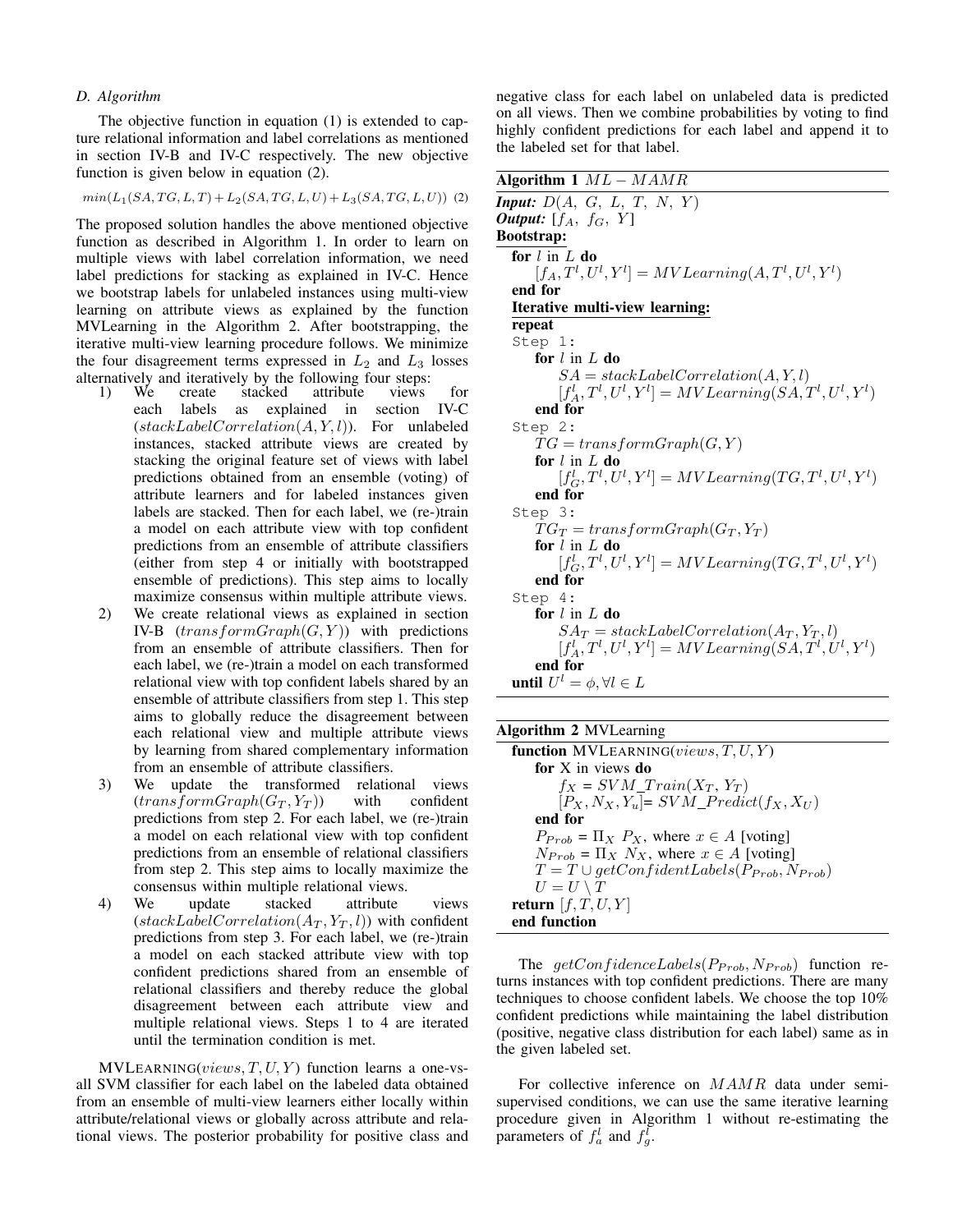#### V. EXPERIMENTAL RESULTS

# *A. Datasets*

We have used two datasets to evaluate the performance of the proposed  $ML - MAMR$  model. A short description of the datasets used is given below:

# Rugby Players and Clubs on Twitter (Twitter Dataset):

UCD MLG group's multi-view Twitter dataset<sup>1</sup> is a collection of *854 International Rugby Union players*, clubs and organizations on Twitter. The ground truth consists of communities corresponding to *15 countries*. The communities are overlapping, as players can be associated with their home nation and the nation in which they play club rugby. We used all the views as it is from the source dataset.

There are 9 different views in the dataset, viz.:

*Attribute views (3):* tweet contents of players, list memberships of each player and the corresponding lists' contents.

*Relational views (6):* followers, followedby, mentions, mentionedby, retweets and retweetedby relations of players. The characteristics of the data are as follows:

*Instances:* 854; *Labels:* 15; *Label cardinality:* 1.2307 *Label density:* 2.2976

# MovieLens Dataset (Movie Dataset):

This dataset is an extension of GroupLens research group's MovieLens10M<sup>2</sup> dataset. The task here is to predict relevant genres for each movie.

We extracted 4 different views from the data, viz.:

*Attribute views (2):* movie summary and movie tags.

*Relational views (2):* actor and director graphs.

Tags of movies are directly obtained from the source dataset, while summary of movies were extracted from  $IMDB<sup>3</sup>$ database using the IMDB ids of movies given in the source dataset. Summary (text) is represented using term-frequency (TF) representation, where the vocabulary was built using distinct words with (freq(words) $\succ$ 3). Actor and director information of movies are available in the source dataset, with which we created actor and director graphs by adding links between movies that share common artists and directors respectively.

The characteristics of the data are as follows:

# *Instances:* 3911; *Labels:* 18; *Label cardinality:* 0.0820; *Label density:* 0.1276

In general, the number of labels associated to instances (on an average) plays a key role in capturing label correlations. We can see that Movie dataset has higher label density and cardinality measures compared to Twitter dataset which allows the proposed technique to capture richer correlation information. This can also be seen in experimental results section, where the gain in performance using the proposed method (compared to state-of-art techniques) is higher on Movie-Genre dataset.

# *B. Baseline methods and Experimental Setup*

We compare our proposed  $ML - MAMR$  learning approach with three related works discussed in section II, viz: MLCC [12], CEC [13] and GBDT [15]). Our primary focus is on capturing complex label correlations (within instance and across related instances) besides MAMR setup and since IMR [14] assumes all labels to be independent, we use  $CEC\_ML$ as a baseline to compare our performance with a technique that handles single-attribute multi-relational data with complex label correlations. In  $CEC\_ML$ , we stack label correlation information similar to MLCC in CEC method.

In order for MLCC, CEC and CEC ML to handle multi-attribute data we combine multiple attribute views into a single attribute view by stacking views together and similarly for MLCC to handle multi-relational data we combine multiple relational views into a single relational view by adding links between nodes if they have at least one link (based on any of the relationships) between them.

 $ML - MAMR$ ,  $MLCC$ ,  $CEC$  and  $CEC_ML$  do not have any parameters. As our work does not focus on weighting views, in GBDT we give equal weight to attribute views and relational views on an abstract level ( $\lambda_0 = 0.5$  and  $\lambda_1 = 0.5$ ) and also at individual view level among attribute and relational views  $(w)$ . The base classifier used for the experiments is libsvm's [16] implementation of SVM.

The below mentioned performance measures are averaged using 5-fold cross validation for each labeled ratio. We repeat the experiments with different labeled ratios (10% 30% 50% 70% and 90%) in-order to evaluate the robustness of our proposed method under label sparsity conditions. For each label, training instances are chosen by using stratified random sampling, i.e., instance ratio for each label in the labeled set is maintained at the same ratio as present in the entire dataset [19]. We evaluate the performance using four commonly used metrics for multi-label classification [8]: Exact-Match-Ratio, Accuracy, Precision and Hamming Loss.

#### *C. Results*

Experimental results on the two datasets comparing our proposed approach with baseline methods are given in Tables II and III. The results are given on a percentage scale. Performances of the best method on each metric are highlighted. Overall, the proposed approach performs better than the baseline approaches. Some of the observations that we derived from the results are given below:

- Performance gain on Movie dataset is higher compared to Twitter dataset, which goes well with the intuition that it is possible to capture label correlations better on a dataset which has higher label density/cardinality.
- Following from the previous observation, on Twitter dataset, GDBT performs better than other baseline techniques and similarly on Movie dataset, MLCC performs better than the rest. It reinstates the argument that GDBT assumes homophily and is not naturally suitable for multi-label classification.
- Proposed approach shows better gain in performance for scenarios with lower labeled instances (training ratio), i.e., handles label sparsity by leveraging all the views effectively.
- Exact match ratio is considered as the strictest evaluation metric for multi-label classification. From the experimental results, we can see that the proposed approach shows maximum gain in performance on exact match ratio than other metrics. It re-emphasizes the fact that our proposed approach captures necessary label correlation information effectively.

<sup>1</sup>http://mlg.ucd.ie/networks/rugby.html, http://mlg.ucd.ie/aggregation/

<sup>2</sup>http://ir.ii.uam.es/hetrec2011/datasets.html

<sup>3</sup>http://www.imdb.com